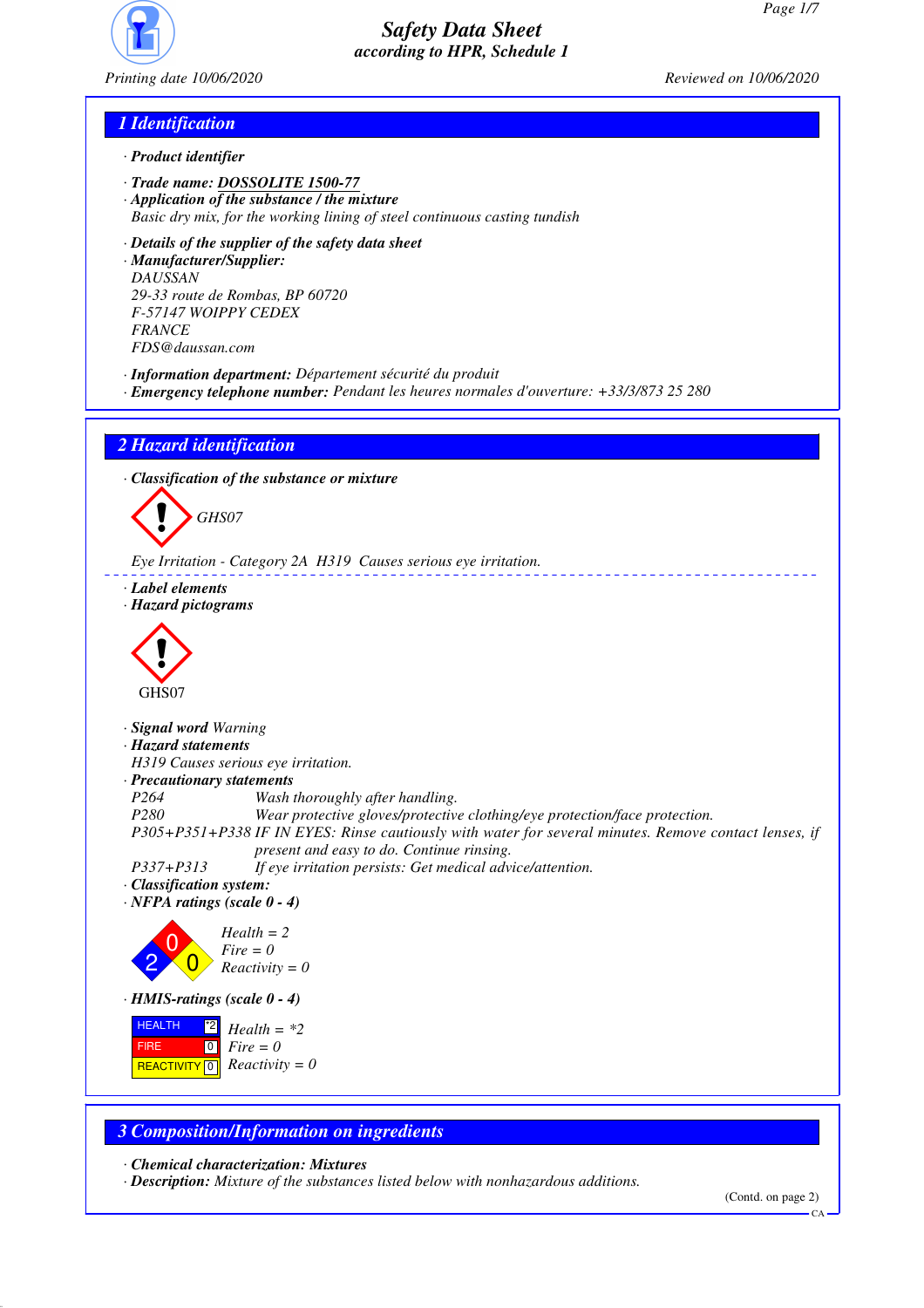

*Printing date 10/06/2020 Reviewed on 10/06/2020*

*Trade name: DOSSOLITE 1500-77*

|                                                               |                                     | (Contd. of page 1) |  |  |
|---------------------------------------------------------------|-------------------------------------|--------------------|--|--|
| $\cdot$ Dangerous components:                                 |                                     |                    |  |  |
|                                                               | 1309-48-4 magnesium oxide           | $60-80\%$ w/w $*$  |  |  |
| 9004-34-6 Cellulose                                           |                                     | 1-5% w/w $*$       |  |  |
|                                                               | 1344-09-8 Silicic acid, sodium salt | $0.1 - 1\%$ w/w *  |  |  |
| * Actual concentration ranges are withheld as a trade secret. |                                     |                    |  |  |

#### *4 First-aid measures*

- *· Description of first aid measures*
- *· General information: No special measures required.*
- *· After inhalation: Supply fresh air; consult doctor in case of complaints.*
- *· After skin contact: Generally the product does not irritate the skin.*
- *· After eye contact:*
- *Rinse opened eye for several minutes under running water. If symptoms persist, consult a doctor.*
- *· After swallowing: If symptoms persist consult doctor.*
- *· Information for doctor:*
- *· Most important symptoms and effects, both acute and delayed No further relevant information available.*
- *· Indication of any immediate medical attention and special treatment needed*

*No further relevant information available.*

#### *5 Fire-fighting measures*

- *· Extinguishing media*
- *· Suitable extinguishing agents: Use fire fighting measures that suit the environment.*
- *· Special hazards arising from the substance or mixture No further relevant information available.*
- *· Advice for firefighters*
- *· Protective equipment: No special measures required.*

#### *6 Accidental release measures*

- *· Personal precautions, protective equipment and emergency procedures Protective equipment : see section 8*
- *· Environmental precautions: Do not allow to enter sewers/ surface or ground water.*
- *· Methods and material for containment and cleaning up: Pick up mechanically.*
- *· Reference to other sections*
- *See Section 7 for information on safe handling.*
- *See Section 8 for information on personal protection equipment.*
- *See Section 13 for disposal information.*

#### *7 Handling and storage*

- *· Handling:*
- *· Precautions for safe handling No special precautions are necessary if used correctly.*
- *· Information about protection against explosions and fires: No special measures required.*
- *· Conditions for safe storage, including any incompatibilities*
- *· Storage:*
- *· Requirements to be met by storerooms and receptacles: No special requirements.*
- *· Information about storage in one common storage facility: Not required.*
- *· Further information about storage conditions: Keep receptacle tightly sealed.*
- *Store in dry conditions.*

(Contd. on page 3)

CA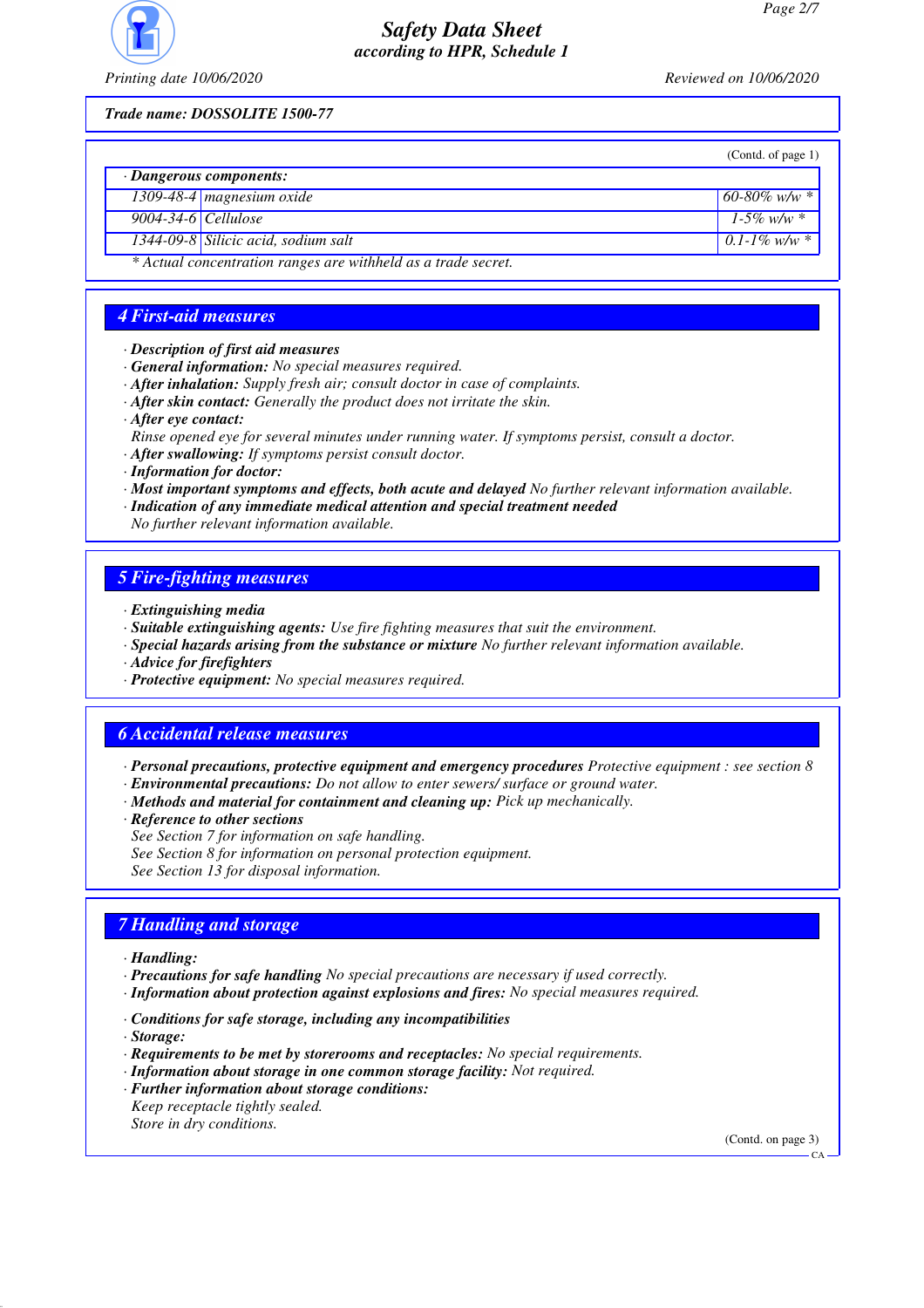

*Trade name: DOSSOLITE 1500-77*

*Printing date 10/06/2020 Reviewed on 10/06/2020*

(Contd. of page 2)

*· Specific end use(s) No further relevant information available.*

*8 Exposure controls/ Personal protection*

*· Additional information about design of technical systems: No further data; see item 7.*

*· Control parameters*

*· Components with limit values that require monitoring at the workplace:*

#### *1309-48-4 magnesium oxide*

- *EL STEL: 10\*\* mg/m³*
	- *TWA: 10\* 3\*\* mg/m³*
		- *\*inhalable fume;\*\*respirable dust and fume*
- *EV TWA: 10 mg/m³*
- *inhalable*

# *9004-34-6 Cellulose*

- *EL TWA: 10\* 3\*\* mg/m³ \*total dust, \*\*respirable fraction EV TWA: 10 mg/m³*
	- *paper fibre, total dust*

*· Additional information: The lists that were valid during the creation were used as basis.*

- *· Exposure controls*
- *· Personal protective equipment:*
- *· General protective and hygienic measures: Keep away from foodstuffs, beverages and feed. Immediately remove all soiled and contaminated clothing. Wash hands before breaks and at the end of work. Avoid contact with the eyes. Avoid contact with the eyes and skin.*
- *· Breathing equipment: Suitable respiratory protective device recommended.*
- *· Protection of hands:*



\_S*Protective gloves*

*The glove material has to be impermeable and resistant to the product/ the substance/ the preparation. Due to missing tests no recommendation to the glove material can be given for the product/ the preparation/ the chemical mixture.*

*Selection of the glove material on consideration of the penetration times, rates of diffusion and the degradation*

*· Material of gloves*

*The selection of the suitable gloves does not only depend on the material, but also on further marks of quality and varies from manufacturer to manufacturer. As the product is a preparation of several substances, the resistance of the glove material can not be calculated in advance and has therefore to be checked prior to the application.*

*· Penetration time of glove material*

*The exact break through time has to be found out by the manufacturer of the protective gloves and has to be observed.*

- *· Eye protection: Safety glasses*
- *· Body protection: Protective work clothing*

(Contd. on page 4)

CA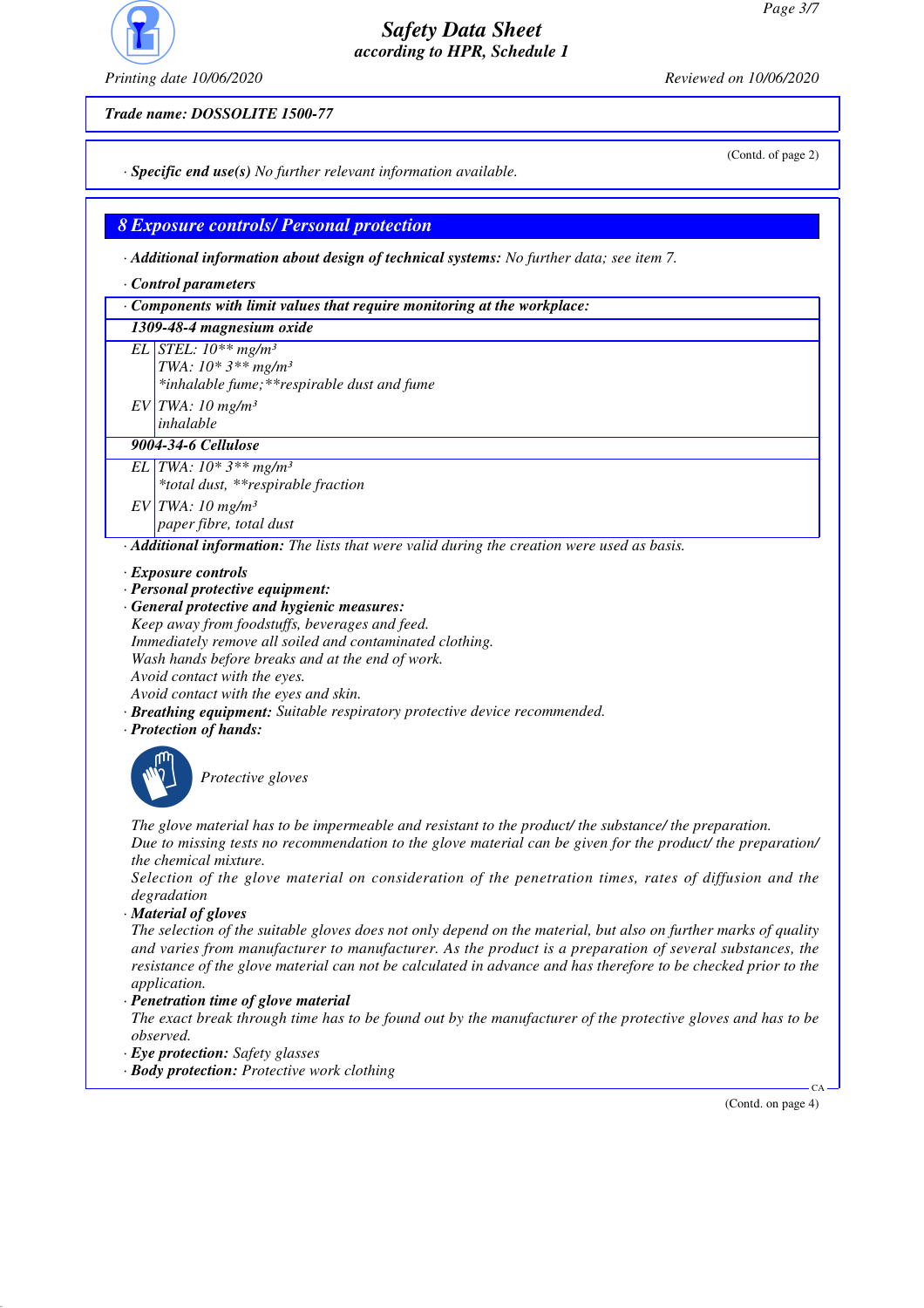

*Printing date 10/06/2020 Reviewed on 10/06/2020*

*Trade name: DOSSOLITE 1500-77*

(Contd. of page 3)

| 9 Physical and chemical properties                         |                                               |  |  |  |  |
|------------------------------------------------------------|-----------------------------------------------|--|--|--|--|
| · Information on basic physical and chemical properties    |                                               |  |  |  |  |
| <b>General Information</b>                                 |                                               |  |  |  |  |
| $\cdot$ Appearance:                                        |                                               |  |  |  |  |
| Form:                                                      | Powder                                        |  |  |  |  |
| Color:                                                     | Beige                                         |  |  |  |  |
| $\cdot$ Odor:                                              | <i><b>Odorless</b></i>                        |  |  |  |  |
| · Odor threshold:                                          | Not determined.                               |  |  |  |  |
| $\cdot$ pH-value:                                          | Not applicable.                               |  |  |  |  |
| · Change in condition                                      |                                               |  |  |  |  |
| <b>Melting point/Melting range:</b>                        | Undetermined.                                 |  |  |  |  |
| <b>Boiling point/Boiling range:</b>                        | Undetermined.                                 |  |  |  |  |
| · Flash point:                                             | Not applicable.                               |  |  |  |  |
| · Flammability (solid, gaseous):                           | Not determined.                               |  |  |  |  |
| · Decomposition temperature:                               | Not determined.                               |  |  |  |  |
| · Auto igniting:                                           | Product is not selfigniting.                  |  |  |  |  |
| · Danger of explosion:                                     | Product does not present an explosion hazard. |  |  |  |  |
| · Explosion limits:                                        |                                               |  |  |  |  |
| Lower:                                                     | Not determined.                               |  |  |  |  |
| <b>Upper:</b>                                              | Not determined.                               |  |  |  |  |
| · Vapor pressure:                                          | Not applicable.                               |  |  |  |  |
| $\cdot$ Density at 20 $\degree$ C:                         | 1.1 $g/cm^3$ (Bulk density)                   |  |  |  |  |
| · Bulk density:                                            | $1,100$ kg/m <sup>3</sup>                     |  |  |  |  |
| · Relative density                                         | Not determined.                               |  |  |  |  |
| · Vapor density                                            | Not applicable.                               |  |  |  |  |
| $\cdot$ Evaporation rate                                   | Not applicable.                               |  |  |  |  |
| · Solubility in / Miscibility with                         |                                               |  |  |  |  |
| Water:                                                     | <i>Insoluble.</i>                             |  |  |  |  |
| · Partition coefficient (n-octanol/water): Not determined. |                                               |  |  |  |  |
| · Viscosity:                                               |                                               |  |  |  |  |
| Dynamic:                                                   | Not applicable.                               |  |  |  |  |
| Kinematic:                                                 | Not applicable.                               |  |  |  |  |
| · Solvent content:                                         |                                               |  |  |  |  |
| <b>Solids content:</b>                                     | $74.9\%$                                      |  |  |  |  |
| $\cdot$ Other information                                  | No further relevant information available.    |  |  |  |  |
|                                                            |                                               |  |  |  |  |

## *10 Stability and reactivity*

*· Reactivity No further relevant information available.*

*· Chemical stability*

- *· Thermal decomposition / conditions to be avoided: No decomposition if used according to specifications.*
- *· Possibility of hazardous reactions No dangerous reactions known.*
- *· Conditions to avoid No further relevant information available.*
- *· Incompatible materials: No further relevant information available.*
- *· Hazardous decomposition products: No dangerous decomposition products known.*

(Contd. on page 5)

 $\overline{C}$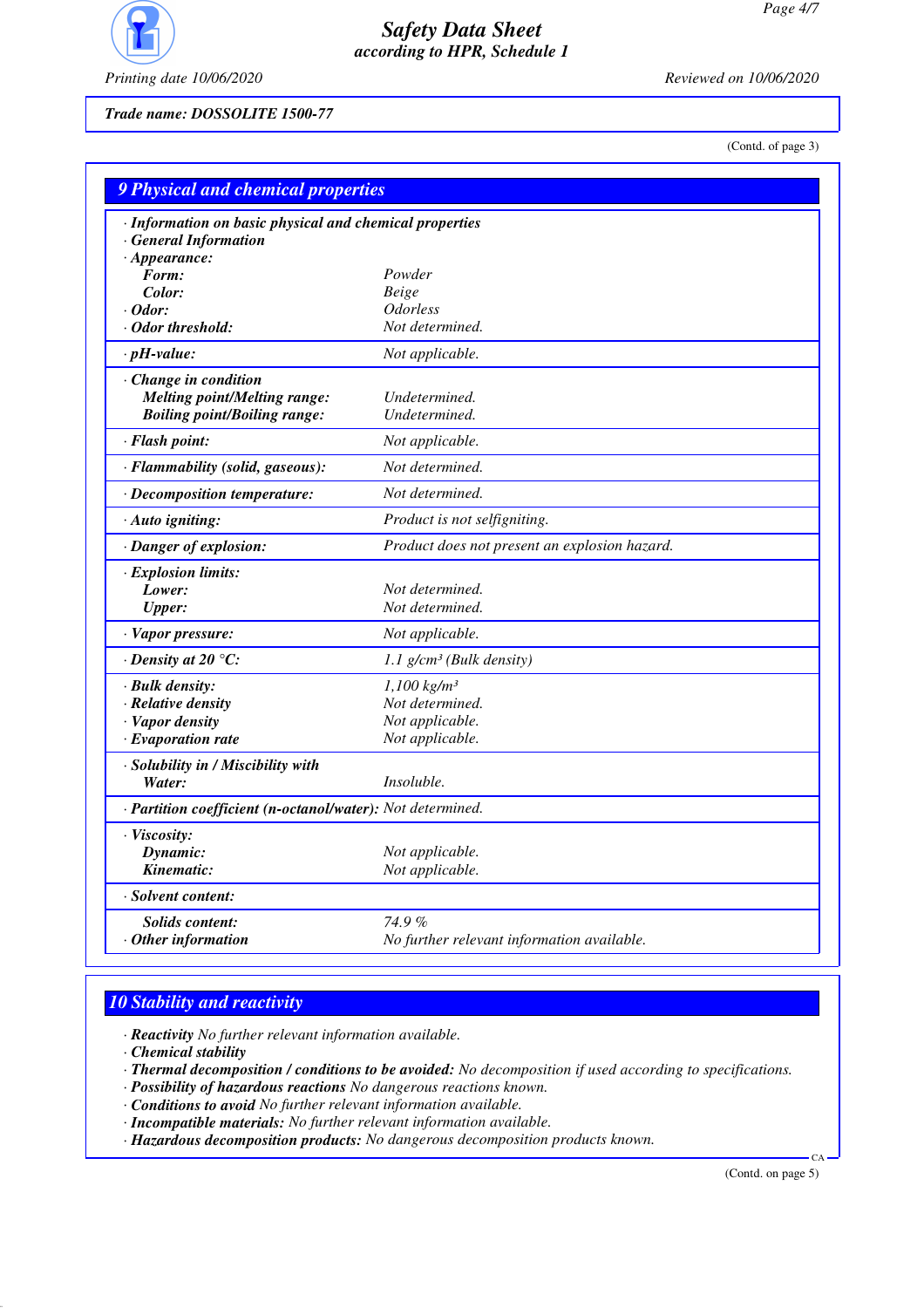

*Printing date 10/06/2020 Reviewed on 10/06/2020*

*Trade name: DOSSOLITE 1500-77*

(Contd. of page 4)

## *11 Toxicological information · Information on toxicological effects · Acute toxicity: · LD/LC50 values that are relevant for classification: 1310-73-2 sodium hydroxide Oral LD50 2,000 mg/kg (rat) · Primary irritant effect: · on the skin: No irritant effect. · on the eye: Irritating effect. · Sensitization: No sensitizing effects known. · Additional toxicological information: The product shows the following dangers according to internally approved calculation methods for preparations: Irritant · Carcinogenic categories · IARC (International Agency for Research on Cancer) 14808-60-7 Quartz (SiO2) (respirable) 1 · NTP (National Toxicology Program) 14808-60-7 Quartz (SiO2) (respirable) K*

#### *12 Ecological information*

- *· Toxicity*
- *· Aquatic toxicity: No further relevant information available.*
- *· Persistence and degradability No further relevant information available.*
- *· Behavior in environmental systems:*
- *· Bioaccumulative potential No further relevant information available.*
- *· Mobility in soil No further relevant information available.*
- *· Additional ecological information:*
- *· General notes:*
- *Water hazard class 1 (Self-assessment): slightly hazardous for water*

*Do not allow undiluted product or large quantities of it to reach ground water, water course or sewage system.*

- *· Results of PBT and vPvB assessment*
- *· PBT: Not applicable.*
- *· vPvB: Not applicable.*
- *· Other adverse effects No further relevant information available.*

## *13 Disposal considerations*

- *· Waste treatment methods*
- *· Recommendation: Les déchets peuvent être transportés sur une décharge agréée.*
- *· Uncleaned packagings:*
- *· Recommendation: Disposal must be made according to official regulations.*

#### *14 Transport information*

*· UN-Number*

*· DOT/TDG, ADR, IMDG, IATA Void*

(Contd. on page 6)

CA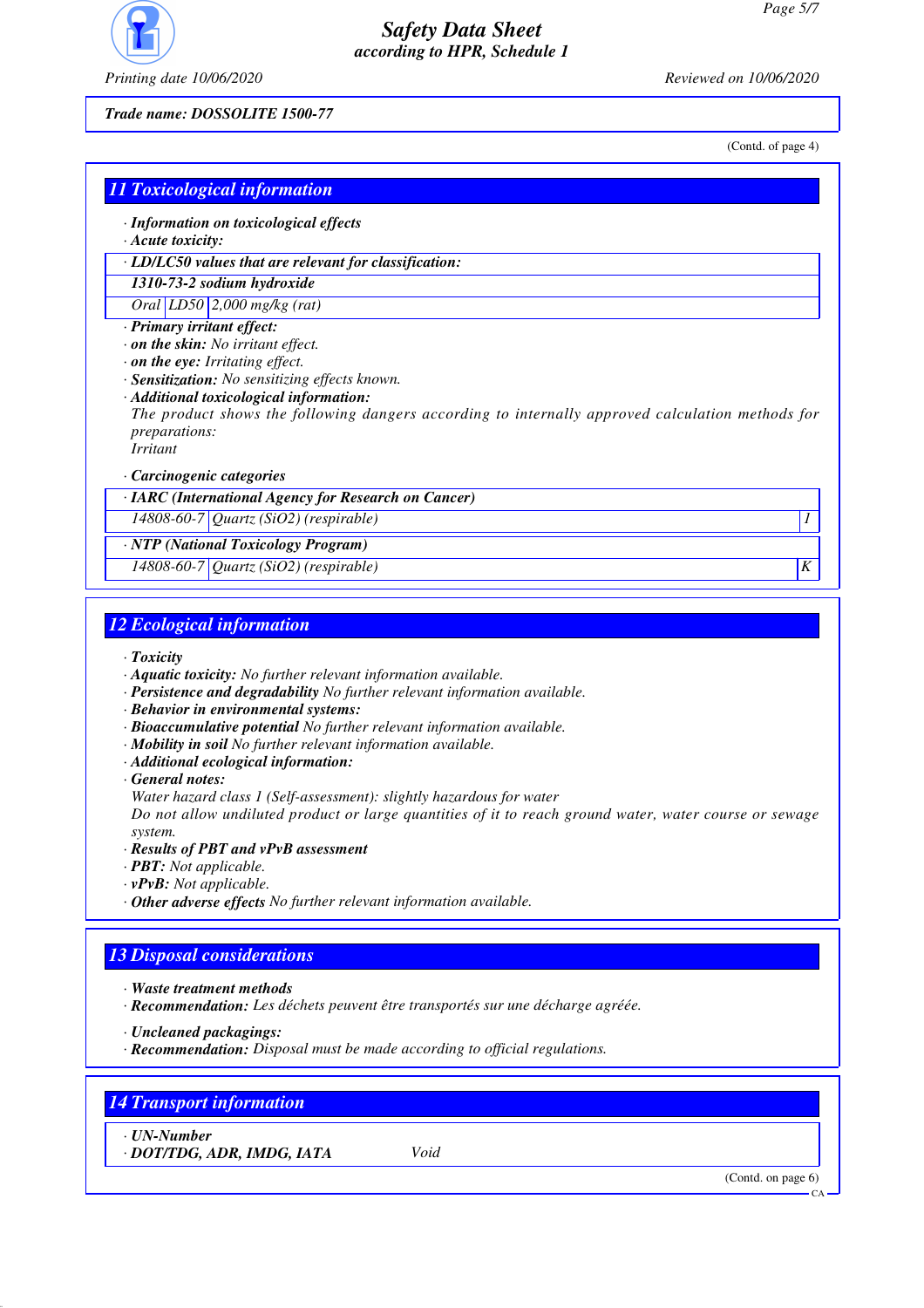

*Printing date 10/06/2020 Reviewed on 10/06/2020*

*Trade name: DOSSOLITE 1500-77*

|                                                                                     | (Contd. of page 5) |
|-------------------------------------------------------------------------------------|--------------------|
| · UN proper shipping name<br>· DOT/TDG, ADR, IMDG, IATA                             | Void               |
| $\cdot$ Transport hazard class(es)                                                  |                    |
| · DOT, ADR, ADN, IMDG, IATA<br>· Class                                              | Void               |
| · Packing group<br>· DOT/TDG, ADR, IMDG, IATA                                       | Void               |
| · Environmental hazards:                                                            | Not applicable.    |
| Special precautions for user                                                        | Not applicable.    |
| · Transport in bulk according to Annex II of<br><b>MARPOL73/78 and the IBC Code</b> | Not applicable.    |
| · UN "Model Regulation":                                                            | Void               |

# *15 Regulatory information*

*· Safety, health and environmental regulations/legislation specific for the substance or mixture · Sara*

|                     | · Section 355 (extremely hazardous substances):                                          |               |
|---------------------|------------------------------------------------------------------------------------------|---------------|
|                     | None of the ingredients is listed.                                                       |               |
|                     | · Section 313 (Specific toxic chemical listings):                                        |               |
|                     | None of the ingredients is listed.                                                       |               |
|                     | · TSCA (Toxic Substances Control Act):                                                   |               |
|                     | 1309-48-4 magnesium oxide                                                                | <b>ACTIVE</b> |
| 9004-34-6 Cellulose |                                                                                          | <b>ACTIVE</b> |
|                     | 1344-09-8 Silicic acid, sodium salt                                                      | <b>ACTIVE</b> |
| 1332-58-7 Kaolin    |                                                                                          | <b>ACTIVE</b> |
|                     | 471-34-1 calcium carbonate                                                               | <b>ACTIVE</b> |
|                     | 8061-51-6 Lignosulfonic acid sodium salt                                                 | <b>ACTIVE</b> |
|                     | $14808-60-7$ Quartz (SiO2) (respirable)                                                  | <b>ACTIVE</b> |
|                     | 1310-73-2 sodium hydroxide                                                               | <b>ACTIVE</b> |
|                     | Canadian substance listings:                                                             |               |
|                     | Canadian Domestic Substances List (DSL)                                                  |               |
|                     | 1309-48-4 magnesium oxide                                                                |               |
| 9004-34-6 Cellulose |                                                                                          |               |
|                     | 1344-09-8 Silicic acid, sodium salt                                                      |               |
| 1332-58-7 Kaolin    |                                                                                          |               |
|                     | 471-34-1 calcium carbonate                                                               |               |
|                     | 8061-51-6 Lignosulfonic acid sodium salt                                                 |               |
|                     | 14808-60-7 Quartz (SiO2) (respirable)                                                    |               |
|                     | 1310-73-2 sodium hydroxide                                                               |               |
|                     | · Canadian Ingredient Disclosure list (limit 0.1%)                                       |               |
|                     | None of the ingredients is listed.                                                       |               |
|                     | Canadian Ingredient Disclosure list (limit 1%)                                           |               |
|                     | 1309-48-4 magnesium oxide                                                                |               |
| GHS label elements  | The product is classified and labeled according to the Globally Harmonized System (GHS). |               |

(Contd. on page 7)

 $-cA$